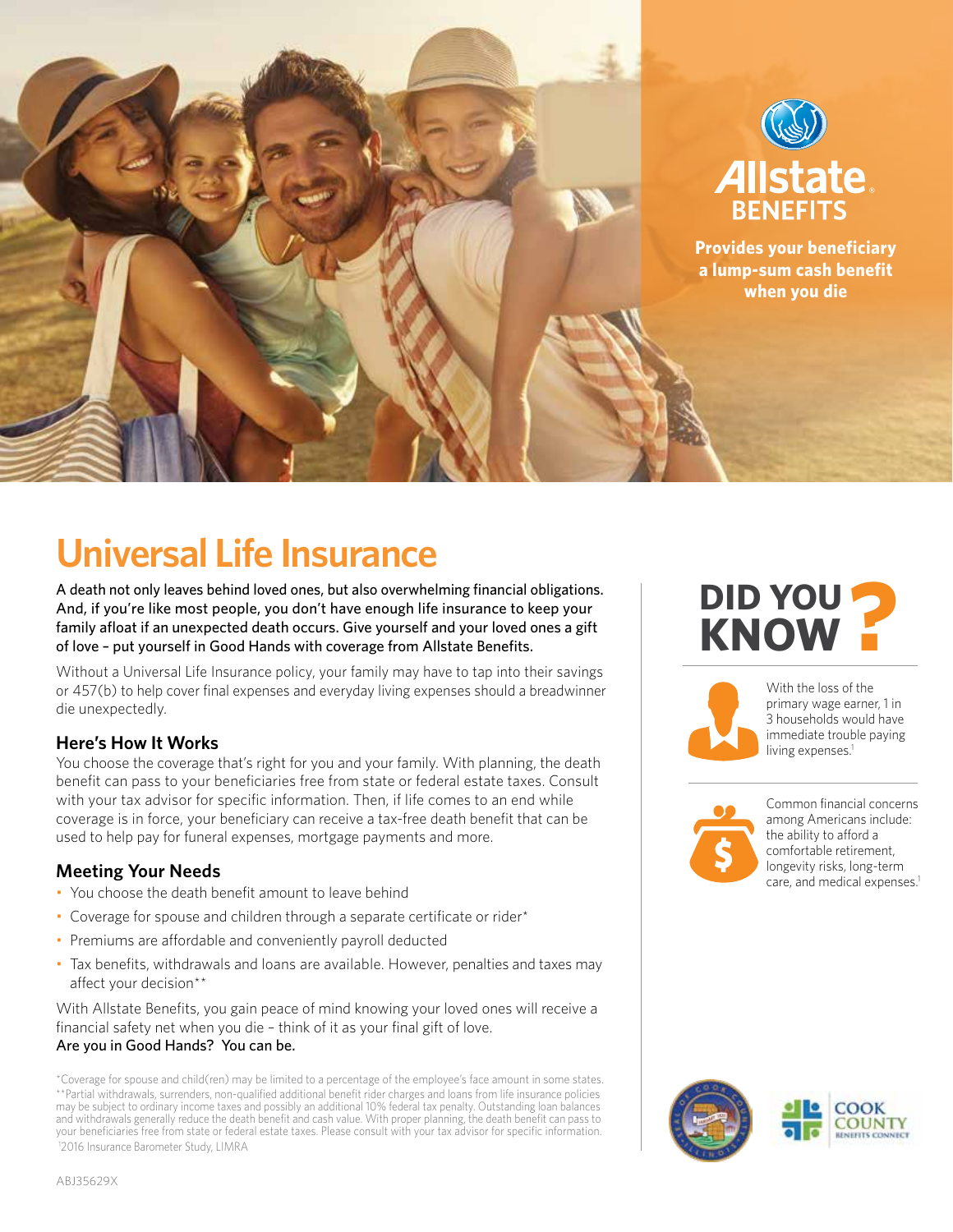# **Meet Will**

**Will is like any parent who has emotional and financial responsibilities. He's worried about how his family will make ends meet if he dies unexpectedly. Most importantly, he worries about leaving them with a large debt.**

**Here is what weighs heavily on his mind:**

- **He has a mortgage, and still owes a substantial amount before it is paid off**
- **• His children go to private school, and will need income to help continue their education as they get older**
- **• His debt to income ratio is high and would be a hardship on his family**
- **• Daily living expenses for items such as gas, food, insurance, electricity, and water are a necessary part of life**
- **• Funeral expenses are high and the government provides very little for assistance**

Will's Universal Life coverage brought comfort to his family, because they received a lump-sum cash benefit to help with their everyday living expenses.



Will chooses a Universal Life policy to help protect his family in the event of his untimely death.





Will was out of town on business when he suffered a heart attack. He was rushed to the hospital, but all of the life-saving actions by the medical team could not save him.

### Here's Will's treatment path:

- Will traveled out of town on business
- He was meeting with a client when sharp pains and shortness of breath caused him to collapse
- He was taken by ambulance to the nearest hospital emergency room
- While in the emergency room, his heart began beating at an altered rate, then stopped
- The emergency room doctors and nurses worked tirelessly to revive him, but they could not save him
- His wife and family were notified of his passing

Will's family used proceeds from the lump-sum cash benefit to cover his final expenses.



### Will designated his wife as his beneficiary. She received the following:

Universal Life: Lump-sum cash benefit

The cash benefit was direct deposited into her bank account.

For complete details on the benefits and pricing, please consult with your benefits representative.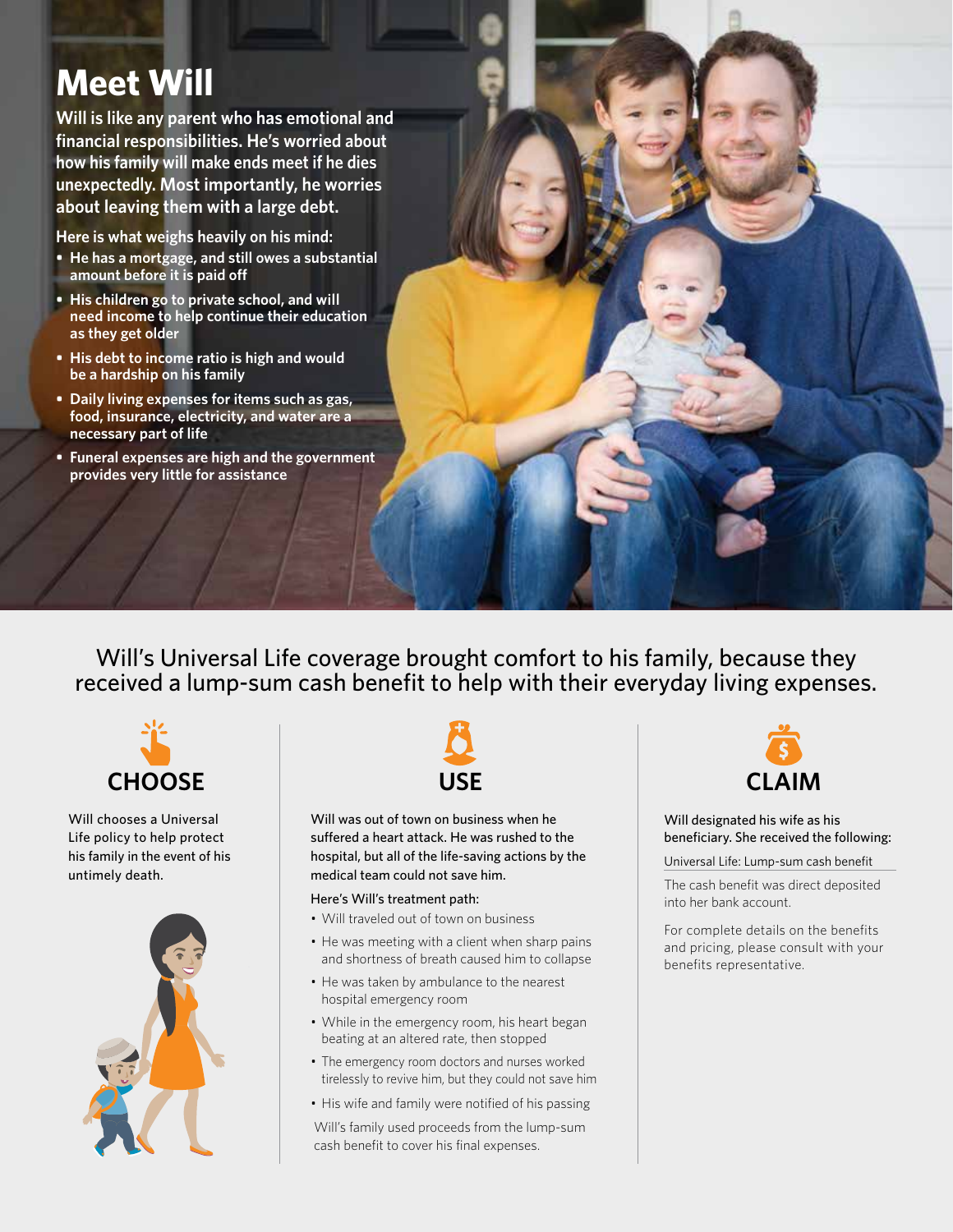### **Using your cash benefits**

Cash benefits provide you with options, because you or your beneficiary get to decide how to use them.



### Finances

Cash benefits can help protect your savings and 457(b) from being depleted

### **Travel**

Your coverage will provide cash benefits to your beneficiary which can be used to help with travel related funeral expenses



Your beneficiary can use the cash benefits to help pay the mortgage, continue rental payments, or perform needed home repairs

### Expenses

The lump-sum cash benefit can be used to help pay for living expenses such as bills, electricity and gas



With proper planning, the death benefit can pass to your beneficiaries free from state or federal estate taxes. Please consult with your tax advisor for specific information.

You may be required to answer health questions at enrollment. Coverage may be available with reduced underwriting through your employer during your initial enrollment period. If you enroll after your initial enrollment period, answers to health questions are required.

# **Prepare for the future today**

Losing a loved one can be devastating. Final expenses and daily bills only add to your worries. Our Universal Life Insurance coverage may be used to:

- Pay off a mortgage or debts
- Provide for child care or educational expenses
- Replace income to continue the same standard of living

One way you can determine if you and your family need the coverage is to review the list below and check some or all that apply to you and your family.

- $\Box$  You're the primary wage earner in your family
- $\Box$  Your family would have trouble living comfortably without your income
- $\Box$  You have regular debts, like mortgage, car payment or credit cards
- $\Box$  You have children under 18
- $\Box$  You want flexible coverage that can change with your needs
- $\Box$  You'd like to plan to supplement your retirement income in later years

### **Here's how Universal Life works**

Premium payments are deducted from your paycheck and added to the fund value. Each month, expenses and cost of insurance charges are deducted from the fund value and any excess in the fund continues to earn interest at a rate of at least 4% per year. Interest is not taxed as income until it is withdrawn.

### Fund value and premium payments

As you continue to pay your premium, your fund value may grow over time. Monthly premiums are flexible, meaning you can choose to pay as much or as little as you can afford, subject to policy minimums and maximums.

## **Benefits**

Life Insurance - pays a lump-sum cash benefit when you die

### **ADDITIONAL RIDER BENEFITS**<sup>2</sup>

Accelerated Death Benefit for Terminal Illness - an advance of the death benefit, up to 75% of the face amount, when certified terminally ill

Accelerated Death Benefit for Long Term Care - a monthly advance of the death benefit for qualified long-term care services after a 90-day elimination period when certified chronically ill by a licensed health care practitioner

Extension of Benefits for Long Term Care - increases the death benefit month-by-month for up to 25 months while receiving qualified long-term care services, after it has been depleted by the Accelerated Death Benefit for Long Term Care rider

### **OPTIONAL RIDER BENEFITS**<sup>2</sup>

Children's Term<sup>3</sup> - a death benefit is paid for each covered child more than 24 hours and not yet 25 years old

2 The riders have exclusions and limitations, may vary in availability by issue age, and may not be available in all states. <sup>3</sup>Subject to state limits on dependent life coverage.